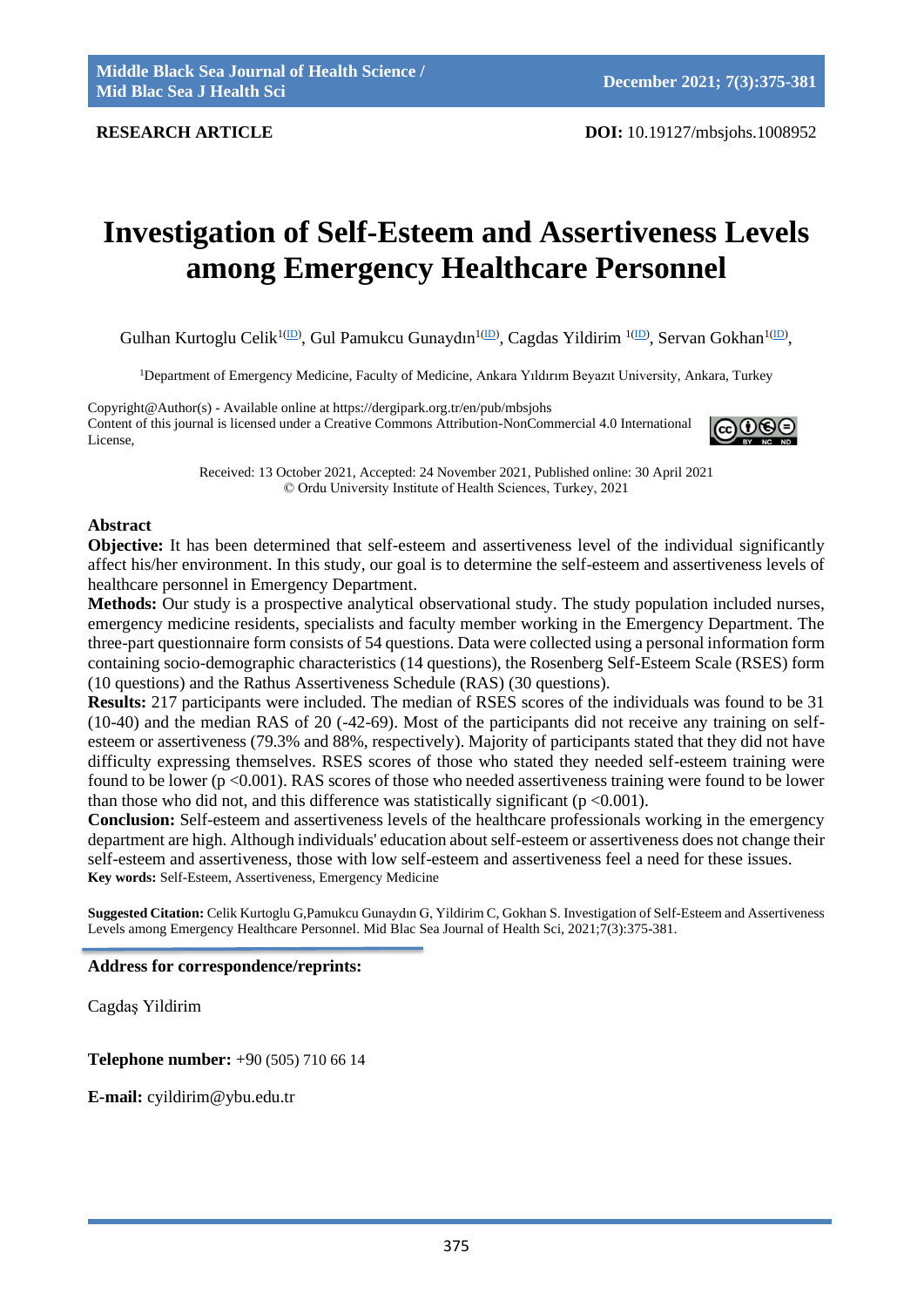## **Introduction**

Self-esteem positively affects the therapeutic communication of healthcare professionals with patients and helps them cope with crises (1-3). A high level of self-esteem reduces individuals' anxiety levels and the number of negative consequences caused by stress (3). Also, healthcare personnel with low self-esteem may display negative behaviors and attitudes in the workplace in addition to other negative consequences of low levels of self-esteem  $(2,3)$ .

Assertiveness can be defined as confidence, effective self-assertion, behaving appropriately and being firm in a positive manner (4). Assertive people are easy to communicate with and do not ignore the rights of others while defending their own (5,6).

The goal of this study is to determine and compare the self-esteem and assertiveness levels of the emergency medicine residents, specialists and nurses. To the best of our knowledge this topic has not been investigated in the literature.

#### **Methods**

Our study is a prospective analytical observational study. The local ethics committee approval was obtained for this study (Date 4 June 2020). It was conducted between 10 and 30 June 2020 in Ankara City Hospital which is an urban hospital that has 450.000 emergency department visits per year.

#### *Study Population*

The study population consisted of nurses, emergency medicine residents, emergency medicine specialists and faculty members working at the Emergency Department. Inclusion criteria: to work at emergency department as health care personnel. Exclusion criteria: not willing to participate in the survey. There were 65 residents, 24 specialist, 18 faculty members, 247 nurses in the department at the time*.*

#### *Data Collection*

A three-part questionnaire form consisting of 54 questions was used. Data were collected using a personal information form aimed at obtaining data regarding the socio-demographic characteristics of the participants (14 questions), the Rosenberg Self-Esteem Scale (RSES) (10 questions) and the Rathus Assertiveness Scale (RAS) (30 questions). The scales were applied to participants online via Google Forms. The personal information form consisted of questions designed to obtain information about the participants' demographic characteristics (i.e. age, gender, marital status, number of children, parents' living status and opinions on their income levels); the nature of their work (i.e. position in the institution, period of professional experience); self-esteem levels; history of participation in any training on assertiveness and self-esteem and opinions on assertiveness and selfesteem.

# *RSES and RAS scores*

The RSES is used to measure individuals' selfesteem levels and reflect their views on their worth as a person. It consists of 10 statements, of which 5 are positive and 5 are negative. The total score can be between 10 and 40. The higher the mean score, the higher is the self-esteem. RAS is a scale that consists of 30 6-point Likert-type items and consists of 13 positive and 17 negative statements. A score between −90 and +10 indicates timid behavior, while a score between +10 and +90 indicates assertive behavior.

### *Statistical analysis*

The analysis of the data obtained was conducted using IBM SPSS16.0 (Chicago, IL, USA) statistical software. Whether the distribution of discrete and continuous numerical variables is suitable for normal distribution was investigated using the Kolmogorov– Smirnov test. Because the data did not conform to the normal distribution, they were presented as the median and the minimum/maximum and categorical variables as the number of cases and (%). Categorical variables were evaluated using Chi-square and continuous variables with Mann–Whitney U and Kruskal–Wallis tests. The Cronbach's α internal consistency score was calculated as 0.866 for RSES and 0.871 for RAS. With  $p < 0.05$ , the findings were considered statistically significant.

#### **Results**

350 healthcare personnel work at the Emergency Clinic of Ankara City Hospital. Of these, 128 did not want to participate in the study, and 5 could not be included in the study because they were on annual leave or sick leave; thus, the study was conducted with 217 people. Demographic characteristics of the participants are as followed: 51.6% (n=112) of the participants were male. 28.1% (n=61) of participants were between ages 18-24, 53% (n=115) were between 25-34 and 41% ( $n=41$ ) of them were 35 and above. Regarding job status 24.4% (n=53) of the participants were emergency medicine residents, 7.8% (n=17) were emergency medicine specialists, 7.4% (n= 16) were faculty members and 60.4%  $(n=131)$  were nurse or paramedics. 67.7%  $(n=147)$  of the participants had 0-5 years of work experience, 14.7% (n=32) had 6-10 years, 10.6% (n=23) had 11-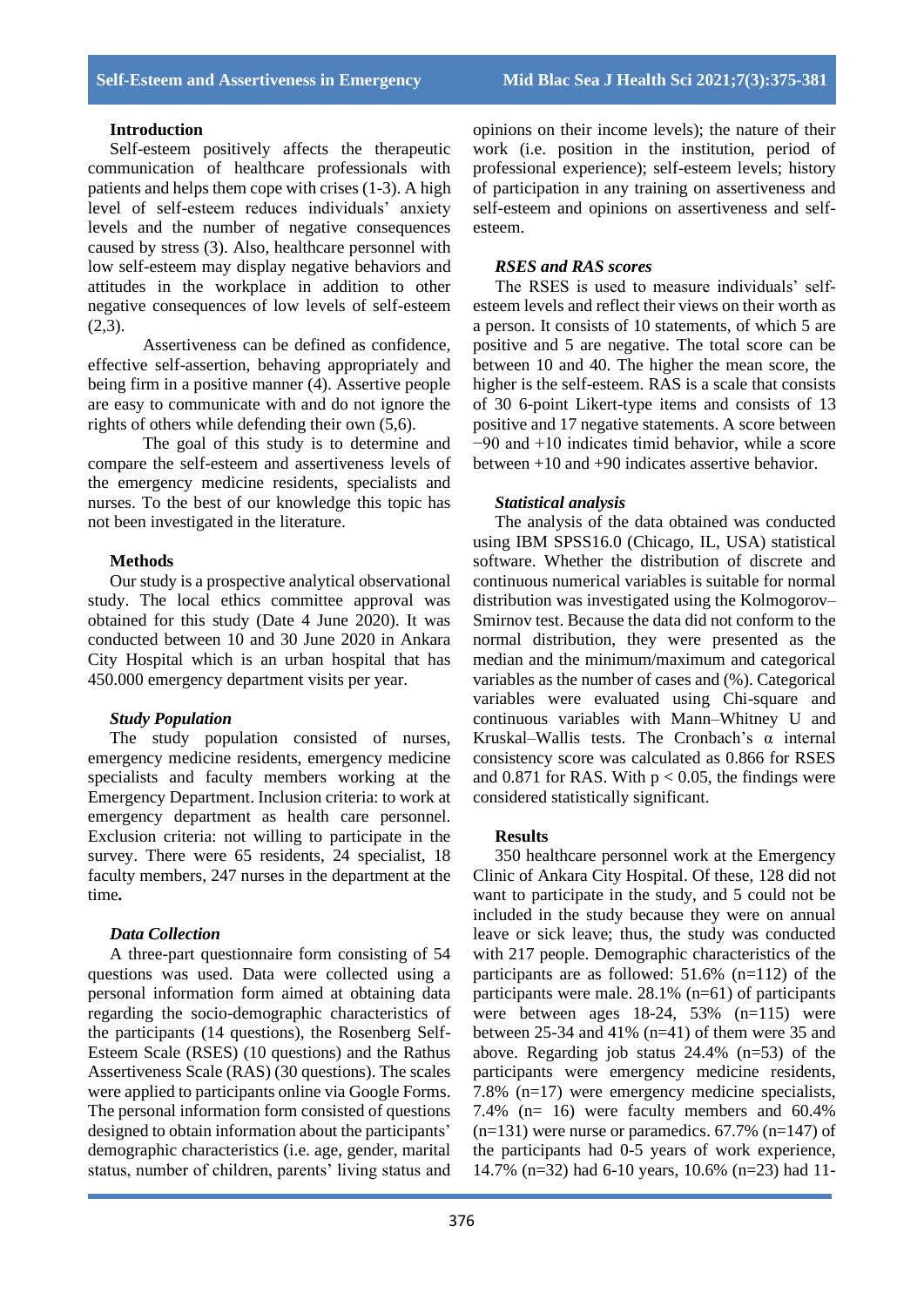15 years and 6.9% (n=15) had over 15 years of work experience. 42.4% (n=92) of the participants were married and rest of them were single. 71% (n=154) of the participants had no children, 13.8% (n=30) had 1 child, 15.2% (n=33) had 2 or more children. 91.2% (n=198) of the participants' both parents were alive. 8.8% (n=19) had at least one parent deceased. 66.8%  $(n=145)$  of the participants had positive opinions on their income where  $33.2\%$  (n=72) had negative opinions.

The mean RSES score of the participants was found to be 31 (10–40), and the mean RAS score was found to be 20 (−42–69). The data on whether the participants received any training on self-esteem and assertiveness and whether they feel the need to receive training on these issues are presented in Table 1.

|                                                       | n   | %    |
|-------------------------------------------------------|-----|------|
| Receiving training on self-esteem                     |     |      |
| <b>Never</b>                                          | 172 | 79.3 |
| Once and/or more                                      | 45  | 20.7 |
| Feeling the need to receive training on self-esteem   |     |      |
| Yes                                                   | 54  | 24.9 |
| No                                                    | 78  | 35.9 |
| Sometimes                                             | 85  | 39.2 |
| Receiving training on assertiveness                   |     |      |
| <b>Never</b>                                          | 191 | 88   |
| Once and/or more                                      | 26  | 12   |
| Feeling the need to receive training on assertiveness |     |      |
| Yes                                                   | 65  | 30   |
| No                                                    | 77  | 35.5 |
| Sometimes                                             | 75  | 34.6 |
| Difficulty expressing oneself around colleagues       |     |      |
| Yes                                                   | 10  | 4.6  |
| No                                                    | 121 | 55.8 |
| Sometimes                                             | 86  | 39.6 |

**Table 1: Self-esteem and assertiveness training and feeling of need**

No difference was found between the participants' RSES scores by age, gender, position, the period of professional experience, parents' living status and income levels ( $p > 0.05$  for all values). However, a difference was found in the self-esteem levels of the participants in terms of their marital status. RSES scores of married people were found to be higher, and this difference was statistically significant ( $p = 0.024$ ) (Table 2). As for the RAS scores, no difference was found between the participants' scores by age, gender, position, the period of professional

the RAS scores of the participants was examined, it was found that the difference between the RAS scores of those who received training on assertiveness

experience, parents' living status, participants' opinions on their income levels and marital status (p  $> 0.05$  for all values) (Table 2).

It was found that the mean RSES and RAS scores of the participants who stated that they do not have difficulty expressing themselves around colleagues are higher than of those who stated that they do, and these differences were statistically significant ( $p <$ 0.001 for both values) (Table 2).

When the relationship between receiving training on self-esteem and the RSES scores of the and those who did not ( $p = 0.067$ ) was not statistically significant. (Table 3)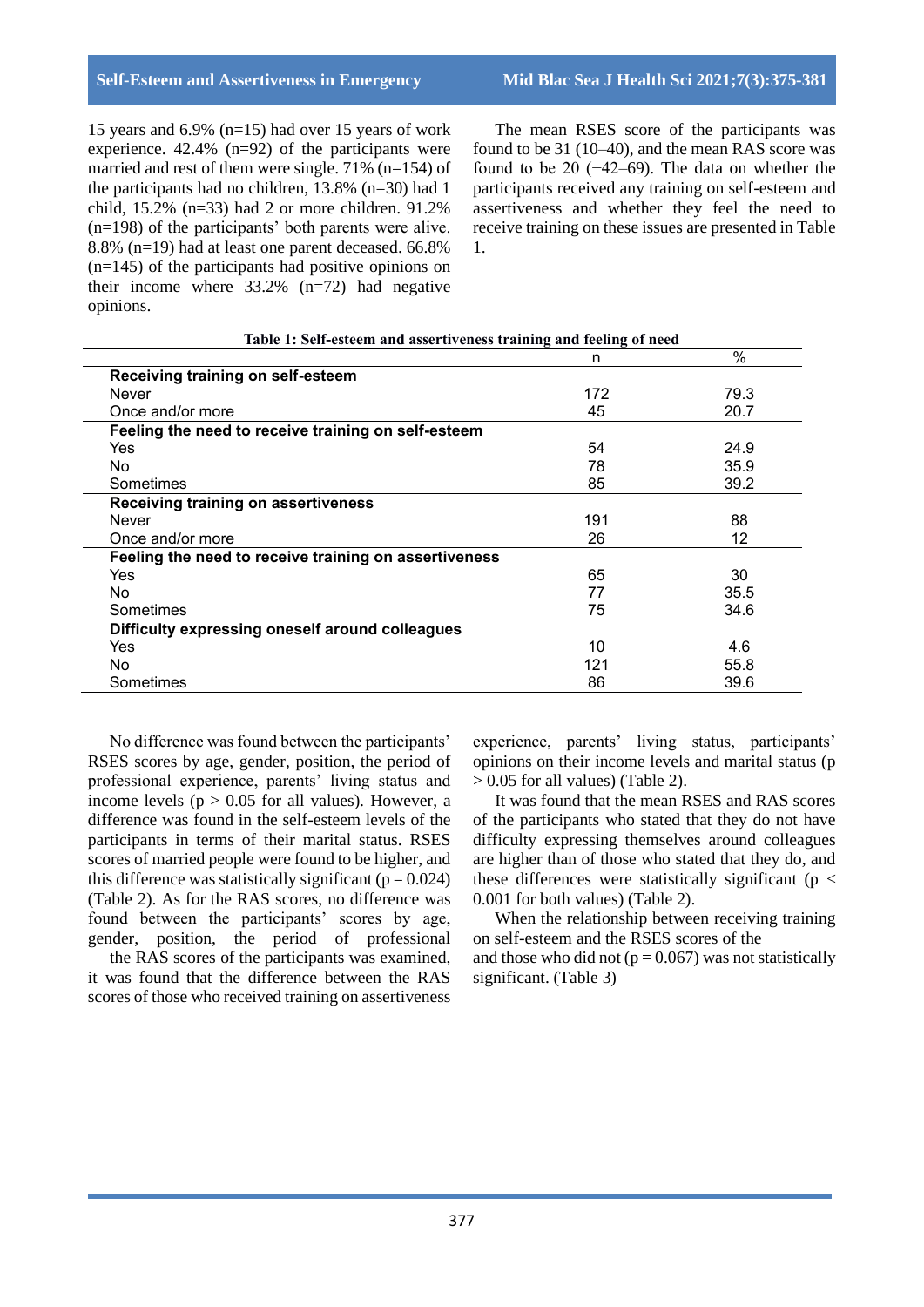| Scale score<br>score<br>Age<br>$18 - 24$<br>0.518<br>$31(20-40)$<br>$23(-26-61)$<br>0.748<br>$25 - 34$<br>$31(10-40)$<br>$18(-42-69)$<br>35 and above<br>$31(23-40)$<br>$12(-14-57)$<br>Gender<br>Male<br>0.907<br>$31(10-40)$<br>$18(-42-67)$<br>0.336<br>Female<br>$31(13-40)$<br>$21(-30-69)$<br><b>Task</b><br>0.443<br>Emergency medicine assistant<br>0.506<br>$31(22-40)$<br>$20(-42-62)$<br>Emergency medicine specialist<br>$31(24-40)$<br>$33(-13-69)$<br>Clinical educator<br>$31(26-40)$<br>$11(-14-41)$<br>$31(10-40)$<br>$20(-31-67)$<br>Nurse/paramedic<br>Period of experience<br>0.670<br>$31(10-40)$<br>0.718<br>$0-5$ years<br>$21(-42-69)$<br>$31(13-39)$<br>$19(-30-62)$<br>$6-10$ years<br>$11-15$ years<br>$32(23-40)$<br>$17(-14-64)$<br>$31(26-35)$<br>$15(-13-37)$<br>Over 15 years<br><b>Marital status</b><br>Married<br>$31(23-40)$<br>0.024<br>0.659<br>$20.5(-28-69)$<br>Single<br>$30(10-40)$<br>$20(-42-67)$<br><b>Number of children</b><br>0.531<br>0.938<br>No children<br>$31(10-40)$<br>$20(-42-69)$<br>1 child<br>$31(25-40)$<br>$21.5(-14-64)$<br>2 children or more<br>$31(23-40)$<br>$17(-21-56)$<br><b>Parents' living status</b><br><b>Both Alive</b><br>0.082<br>0.875<br>$31(10-40)$<br>$20.5(-42-69)$<br>One or both Deceased<br>$33(23-40)$<br>$13(-14-61)$<br><b>Opinions on Income Level</b><br>Positive<br>$31(20-40)$<br>0.165<br>0.162<br>$21(-42-64)$<br>$30(10-40)$<br>Negative<br>$12.5(-31-62)$<br>Difficulty expressing oneself around<br>colleagues<br>Yes<br>$25(13-31)$<br>< 0.001<br>< 0.001<br>$-10.5(-30-26)$<br>N <sub>o</sub><br>$29(-23-69)$<br>$32(10-40)$<br>Sometimes<br>$30(20-40)$<br>$10.5(-42-61)$ | rable 2. Comparison of the sen-esteem and assertiveness scores of the participants | Rosenberg Self-Esteem Scale |              | Rathus Assertiveness |   |
|------------------------------------------------------------------------------------------------------------------------------------------------------------------------------------------------------------------------------------------------------------------------------------------------------------------------------------------------------------------------------------------------------------------------------------------------------------------------------------------------------------------------------------------------------------------------------------------------------------------------------------------------------------------------------------------------------------------------------------------------------------------------------------------------------------------------------------------------------------------------------------------------------------------------------------------------------------------------------------------------------------------------------------------------------------------------------------------------------------------------------------------------------------------------------------------------------------------------------------------------------------------------------------------------------------------------------------------------------------------------------------------------------------------------------------------------------------------------------------------------------------------------------------------------------------------------------------------------------------------------------------------------------------------------------|------------------------------------------------------------------------------------|-----------------------------|--------------|----------------------|---|
|                                                                                                                                                                                                                                                                                                                                                                                                                                                                                                                                                                                                                                                                                                                                                                                                                                                                                                                                                                                                                                                                                                                                                                                                                                                                                                                                                                                                                                                                                                                                                                                                                                                                              |                                                                                    |                             | $\mathbf{p}$ |                      | p |
|                                                                                                                                                                                                                                                                                                                                                                                                                                                                                                                                                                                                                                                                                                                                                                                                                                                                                                                                                                                                                                                                                                                                                                                                                                                                                                                                                                                                                                                                                                                                                                                                                                                                              |                                                                                    |                             |              |                      |   |
|                                                                                                                                                                                                                                                                                                                                                                                                                                                                                                                                                                                                                                                                                                                                                                                                                                                                                                                                                                                                                                                                                                                                                                                                                                                                                                                                                                                                                                                                                                                                                                                                                                                                              |                                                                                    |                             |              |                      |   |
|                                                                                                                                                                                                                                                                                                                                                                                                                                                                                                                                                                                                                                                                                                                                                                                                                                                                                                                                                                                                                                                                                                                                                                                                                                                                                                                                                                                                                                                                                                                                                                                                                                                                              |                                                                                    |                             |              |                      |   |
|                                                                                                                                                                                                                                                                                                                                                                                                                                                                                                                                                                                                                                                                                                                                                                                                                                                                                                                                                                                                                                                                                                                                                                                                                                                                                                                                                                                                                                                                                                                                                                                                                                                                              |                                                                                    |                             |              |                      |   |
|                                                                                                                                                                                                                                                                                                                                                                                                                                                                                                                                                                                                                                                                                                                                                                                                                                                                                                                                                                                                                                                                                                                                                                                                                                                                                                                                                                                                                                                                                                                                                                                                                                                                              |                                                                                    |                             |              |                      |   |
|                                                                                                                                                                                                                                                                                                                                                                                                                                                                                                                                                                                                                                                                                                                                                                                                                                                                                                                                                                                                                                                                                                                                                                                                                                                                                                                                                                                                                                                                                                                                                                                                                                                                              |                                                                                    |                             |              |                      |   |
|                                                                                                                                                                                                                                                                                                                                                                                                                                                                                                                                                                                                                                                                                                                                                                                                                                                                                                                                                                                                                                                                                                                                                                                                                                                                                                                                                                                                                                                                                                                                                                                                                                                                              |                                                                                    |                             |              |                      |   |
|                                                                                                                                                                                                                                                                                                                                                                                                                                                                                                                                                                                                                                                                                                                                                                                                                                                                                                                                                                                                                                                                                                                                                                                                                                                                                                                                                                                                                                                                                                                                                                                                                                                                              |                                                                                    |                             |              |                      |   |
|                                                                                                                                                                                                                                                                                                                                                                                                                                                                                                                                                                                                                                                                                                                                                                                                                                                                                                                                                                                                                                                                                                                                                                                                                                                                                                                                                                                                                                                                                                                                                                                                                                                                              |                                                                                    |                             |              |                      |   |
|                                                                                                                                                                                                                                                                                                                                                                                                                                                                                                                                                                                                                                                                                                                                                                                                                                                                                                                                                                                                                                                                                                                                                                                                                                                                                                                                                                                                                                                                                                                                                                                                                                                                              |                                                                                    |                             |              |                      |   |
|                                                                                                                                                                                                                                                                                                                                                                                                                                                                                                                                                                                                                                                                                                                                                                                                                                                                                                                                                                                                                                                                                                                                                                                                                                                                                                                                                                                                                                                                                                                                                                                                                                                                              |                                                                                    |                             |              |                      |   |
|                                                                                                                                                                                                                                                                                                                                                                                                                                                                                                                                                                                                                                                                                                                                                                                                                                                                                                                                                                                                                                                                                                                                                                                                                                                                                                                                                                                                                                                                                                                                                                                                                                                                              |                                                                                    |                             |              |                      |   |
|                                                                                                                                                                                                                                                                                                                                                                                                                                                                                                                                                                                                                                                                                                                                                                                                                                                                                                                                                                                                                                                                                                                                                                                                                                                                                                                                                                                                                                                                                                                                                                                                                                                                              |                                                                                    |                             |              |                      |   |
|                                                                                                                                                                                                                                                                                                                                                                                                                                                                                                                                                                                                                                                                                                                                                                                                                                                                                                                                                                                                                                                                                                                                                                                                                                                                                                                                                                                                                                                                                                                                                                                                                                                                              |                                                                                    |                             |              |                      |   |
|                                                                                                                                                                                                                                                                                                                                                                                                                                                                                                                                                                                                                                                                                                                                                                                                                                                                                                                                                                                                                                                                                                                                                                                                                                                                                                                                                                                                                                                                                                                                                                                                                                                                              |                                                                                    |                             |              |                      |   |
|                                                                                                                                                                                                                                                                                                                                                                                                                                                                                                                                                                                                                                                                                                                                                                                                                                                                                                                                                                                                                                                                                                                                                                                                                                                                                                                                                                                                                                                                                                                                                                                                                                                                              |                                                                                    |                             |              |                      |   |
|                                                                                                                                                                                                                                                                                                                                                                                                                                                                                                                                                                                                                                                                                                                                                                                                                                                                                                                                                                                                                                                                                                                                                                                                                                                                                                                                                                                                                                                                                                                                                                                                                                                                              |                                                                                    |                             |              |                      |   |
|                                                                                                                                                                                                                                                                                                                                                                                                                                                                                                                                                                                                                                                                                                                                                                                                                                                                                                                                                                                                                                                                                                                                                                                                                                                                                                                                                                                                                                                                                                                                                                                                                                                                              |                                                                                    |                             |              |                      |   |
|                                                                                                                                                                                                                                                                                                                                                                                                                                                                                                                                                                                                                                                                                                                                                                                                                                                                                                                                                                                                                                                                                                                                                                                                                                                                                                                                                                                                                                                                                                                                                                                                                                                                              |                                                                                    |                             |              |                      |   |
|                                                                                                                                                                                                                                                                                                                                                                                                                                                                                                                                                                                                                                                                                                                                                                                                                                                                                                                                                                                                                                                                                                                                                                                                                                                                                                                                                                                                                                                                                                                                                                                                                                                                              |                                                                                    |                             |              |                      |   |
|                                                                                                                                                                                                                                                                                                                                                                                                                                                                                                                                                                                                                                                                                                                                                                                                                                                                                                                                                                                                                                                                                                                                                                                                                                                                                                                                                                                                                                                                                                                                                                                                                                                                              |                                                                                    |                             |              |                      |   |
|                                                                                                                                                                                                                                                                                                                                                                                                                                                                                                                                                                                                                                                                                                                                                                                                                                                                                                                                                                                                                                                                                                                                                                                                                                                                                                                                                                                                                                                                                                                                                                                                                                                                              |                                                                                    |                             |              |                      |   |
|                                                                                                                                                                                                                                                                                                                                                                                                                                                                                                                                                                                                                                                                                                                                                                                                                                                                                                                                                                                                                                                                                                                                                                                                                                                                                                                                                                                                                                                                                                                                                                                                                                                                              |                                                                                    |                             |              |                      |   |
|                                                                                                                                                                                                                                                                                                                                                                                                                                                                                                                                                                                                                                                                                                                                                                                                                                                                                                                                                                                                                                                                                                                                                                                                                                                                                                                                                                                                                                                                                                                                                                                                                                                                              |                                                                                    |                             |              |                      |   |
|                                                                                                                                                                                                                                                                                                                                                                                                                                                                                                                                                                                                                                                                                                                                                                                                                                                                                                                                                                                                                                                                                                                                                                                                                                                                                                                                                                                                                                                                                                                                                                                                                                                                              |                                                                                    |                             |              |                      |   |
|                                                                                                                                                                                                                                                                                                                                                                                                                                                                                                                                                                                                                                                                                                                                                                                                                                                                                                                                                                                                                                                                                                                                                                                                                                                                                                                                                                                                                                                                                                                                                                                                                                                                              |                                                                                    |                             |              |                      |   |
|                                                                                                                                                                                                                                                                                                                                                                                                                                                                                                                                                                                                                                                                                                                                                                                                                                                                                                                                                                                                                                                                                                                                                                                                                                                                                                                                                                                                                                                                                                                                                                                                                                                                              |                                                                                    |                             |              |                      |   |
|                                                                                                                                                                                                                                                                                                                                                                                                                                                                                                                                                                                                                                                                                                                                                                                                                                                                                                                                                                                                                                                                                                                                                                                                                                                                                                                                                                                                                                                                                                                                                                                                                                                                              |                                                                                    |                             |              |                      |   |
|                                                                                                                                                                                                                                                                                                                                                                                                                                                                                                                                                                                                                                                                                                                                                                                                                                                                                                                                                                                                                                                                                                                                                                                                                                                                                                                                                                                                                                                                                                                                                                                                                                                                              |                                                                                    |                             |              |                      |   |
|                                                                                                                                                                                                                                                                                                                                                                                                                                                                                                                                                                                                                                                                                                                                                                                                                                                                                                                                                                                                                                                                                                                                                                                                                                                                                                                                                                                                                                                                                                                                                                                                                                                                              |                                                                                    |                             |              |                      |   |
|                                                                                                                                                                                                                                                                                                                                                                                                                                                                                                                                                                                                                                                                                                                                                                                                                                                                                                                                                                                                                                                                                                                                                                                                                                                                                                                                                                                                                                                                                                                                                                                                                                                                              |                                                                                    |                             |              |                      |   |
|                                                                                                                                                                                                                                                                                                                                                                                                                                                                                                                                                                                                                                                                                                                                                                                                                                                                                                                                                                                                                                                                                                                                                                                                                                                                                                                                                                                                                                                                                                                                                                                                                                                                              |                                                                                    |                             |              |                      |   |
|                                                                                                                                                                                                                                                                                                                                                                                                                                                                                                                                                                                                                                                                                                                                                                                                                                                                                                                                                                                                                                                                                                                                                                                                                                                                                                                                                                                                                                                                                                                                                                                                                                                                              |                                                                                    |                             |              |                      |   |
|                                                                                                                                                                                                                                                                                                                                                                                                                                                                                                                                                                                                                                                                                                                                                                                                                                                                                                                                                                                                                                                                                                                                                                                                                                                                                                                                                                                                                                                                                                                                                                                                                                                                              |                                                                                    |                             |              |                      |   |
|                                                                                                                                                                                                                                                                                                                                                                                                                                                                                                                                                                                                                                                                                                                                                                                                                                                                                                                                                                                                                                                                                                                                                                                                                                                                                                                                                                                                                                                                                                                                                                                                                                                                              |                                                                                    |                             |              |                      |   |
|                                                                                                                                                                                                                                                                                                                                                                                                                                                                                                                                                                                                                                                                                                                                                                                                                                                                                                                                                                                                                                                                                                                                                                                                                                                                                                                                                                                                                                                                                                                                                                                                                                                                              |                                                                                    |                             |              |                      |   |

## **Table 2.** Comparison of the self-esteem and assertiveness scores of the participants

**Table 3: Comparison of scale scores with receiving self-esteem and assertiveness training and feeling the need to receive such training**

|                           |              |         |                             |                 | $\circ$     |
|---------------------------|--------------|---------|-----------------------------|-----------------|-------------|
|                           | Rosenberg    | p       |                             | Rathus          | p           |
|                           | Self-Esteem  |         |                             | Assertiveness   |             |
|                           | Scale score  |         |                             | Scale score     |             |
| <b>Receiving training</b> |              |         | Receiving training on       |                 |             |
| on self-esteem            |              |         | assertiveness               |                 |             |
| Never                     | $31(10-40)$  | 0.378   | Never                       | $18(-42-69)$    | 0.67        |
| Once and/or more          | $31(22-40)$  |         | Once and/or more            | $22(-23-61)$    |             |
| Feeling the need to       |              |         | Feeling the need to receive |                 |             |
| receive self-esteem       |              |         | assertiveness training      |                 |             |
| training                  |              |         | <b>Yes</b>                  | $8(-31-67)$     | $< 0.001$ * |
| <b>Yes</b>                | $29(13-40)$  | < 0.001 | N <sub>0</sub>              | $34 (-23 - 69)$ |             |
| N <sub>0</sub>            | 33 $(10-40)$ | *       | Sometimes                   | $17(-42-52)$    |             |
| Sometimes                 | $30(21-40)$  |         |                             |                 |             |

\* Statistically significant differences were found between all patient groups in terms of values in posthoc tests.

\* After Bonferroni correction, a new p-value was accepted as 0.016]

When the relationship between participants feeling the need to receive self-esteem training and RSES scores was evaluated, it was found that the RSES scores of those who felt the need for such training were lower than those who did not, and this difference was statistically significant  $(p<0.001)$ (Table 3). Similarly, when the relationship between participants feeling the need to receive assertiveness training and RAS scores was evaluated, it was found that the RAS scores of those who felt the need for such training were lower than those who did not, and this difference was statistically significant  $(p < 0.001)$ (Table 3).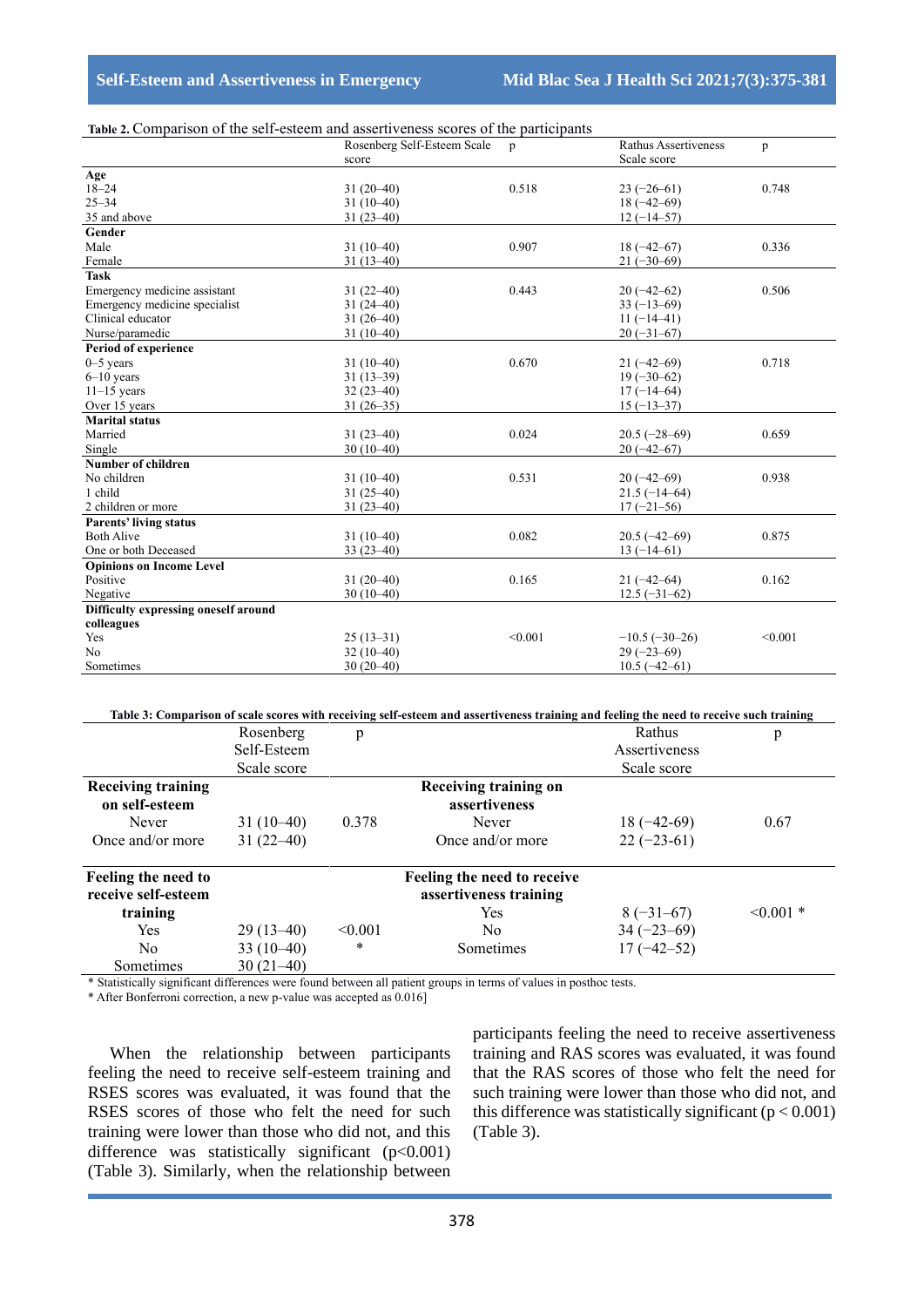## **Discussion**

Healthcare personnel who have self-esteem and are assertive establish better communication with patients and other people, cope with the crises that occur in their work lives more easily, say no when necessary and feel more satisfied with their jobs and the quality of the health services they provide.

The majority of the participants in our study did not attend a self-esteem training programme and majority of the participants declared a need for training on self-esteem. (Only 35.9% of participants declared they did not need training; the rest of the participants expressed a needed for training) Likewise most of the participants stated they had no training on assertiveness and majority of them stated the needed a training about assertiveness. (Only 35.5% of participants declared they did not need training and the rest declared a need for training) It was observed that the participants have not attended any training on self-esteem and assertiveness neither as students nor as part of their professional lives and that healthcare personnel either always or sometimes feel the need to receive training on this issue. It is predicted that training programs will positively affect the self-esteem and assertiveness levels of healthcare personnel (6-10).

Half of the participants in our study described themselves as assertive. The mean RAS score of the participants was found to be 20, which is close to the minimum score needed to classify participants as assertive. This can be interpreted as participants being aware of their own assertiveness levels. Küçük et al.found that 68.6% of the participants in the study conducted with nursing students stated that they are assertive. These findings in the literature are similar to the findings of our study (11).

55.8% of the participants said that they do not experience any difficulty in engaging in communication with their colleagues. The findings of the studies in the literature show that assertive individuals express themselves more easily (2, 7, 12- 14). This finding is supported by the RAS scores of the participants, which indicate that they are assertive.

The mean RAS score of the participants is 20 (min. −42, max. 69), which indicates that the participants are assertive. Kahriman found the mean assertiveness score of health college students to be  $20.90 \pm 25.00$  (5). These study results support the findings of the present study.

The mean self-esteem and assertiveness scores of the participants do not differ significantly by age. The difference between other studies findings and our findings can be explained by the age range of the participants being narrow in our study (11, 15).

The mean self-esteem and assertiveness scores of the participants do not differ significantly by gender. The desired result in our study was similar or equal self-esteem and assertiveness levels between males and females. The fact that the self-esteem levels of males and females are high and similar is a positive indicator for emergency healthcare personnel.

The self-esteem and assertiveness scores of the participants do not differ significantly by the period of professional experience ( $p > 0.05$ ). In our study, a decrease was observed in the assertiveness scores of the participants as the period of professional experience increased. A significant difference was not found because the average age of participants is low and similar.

Self-esteem can be positively or negatively affected by the developments that occur in people's lives (2, 3). Self-esteem is not an innate and unchanging phenomenon (10). In literature, the selfesteem levels of healthcare personnel can be strengthened while they are students by adding appropriate courses and training programs to their curriculum (16). In our study, no difference was found between the RSES scores of those who received training on self-esteem and those who did not. 79.3% of the participants stated that they did not attend such training, and 20.7% stated that they attended such training once or twice only. The rate of participation in such training programs is low among the participants and those who participated at all did so only once or twice therefore receiving training did not affect the self-esteem levels of emergency healthcare personnel in our study.

The RSES scores of the participants who feel the need to participate in self-esteem training were lower, and the difference was statistically significant. Those with low self-esteem scores are eager to receive training on self-esteem.

Several studies have shown that individuals with passive (timid) behavior became assertive after receiving assertiveness training (6-8, 17). These findings in the literature show that the quality of assertiveness can be improved with training. However, our findings suggest no significant difference between the RAS scores of those who received assertiveness training and those who did not. This is because most of the participants who received assertiveness training stated that they attended such training only once or twice, and we think that this little amount of training did not have an influence on the participants of this study.

The mean RAS score of those who felt the need to receive assertiveness training was 8 (min. −31, max. 67), of those who stated that they sometimes feel the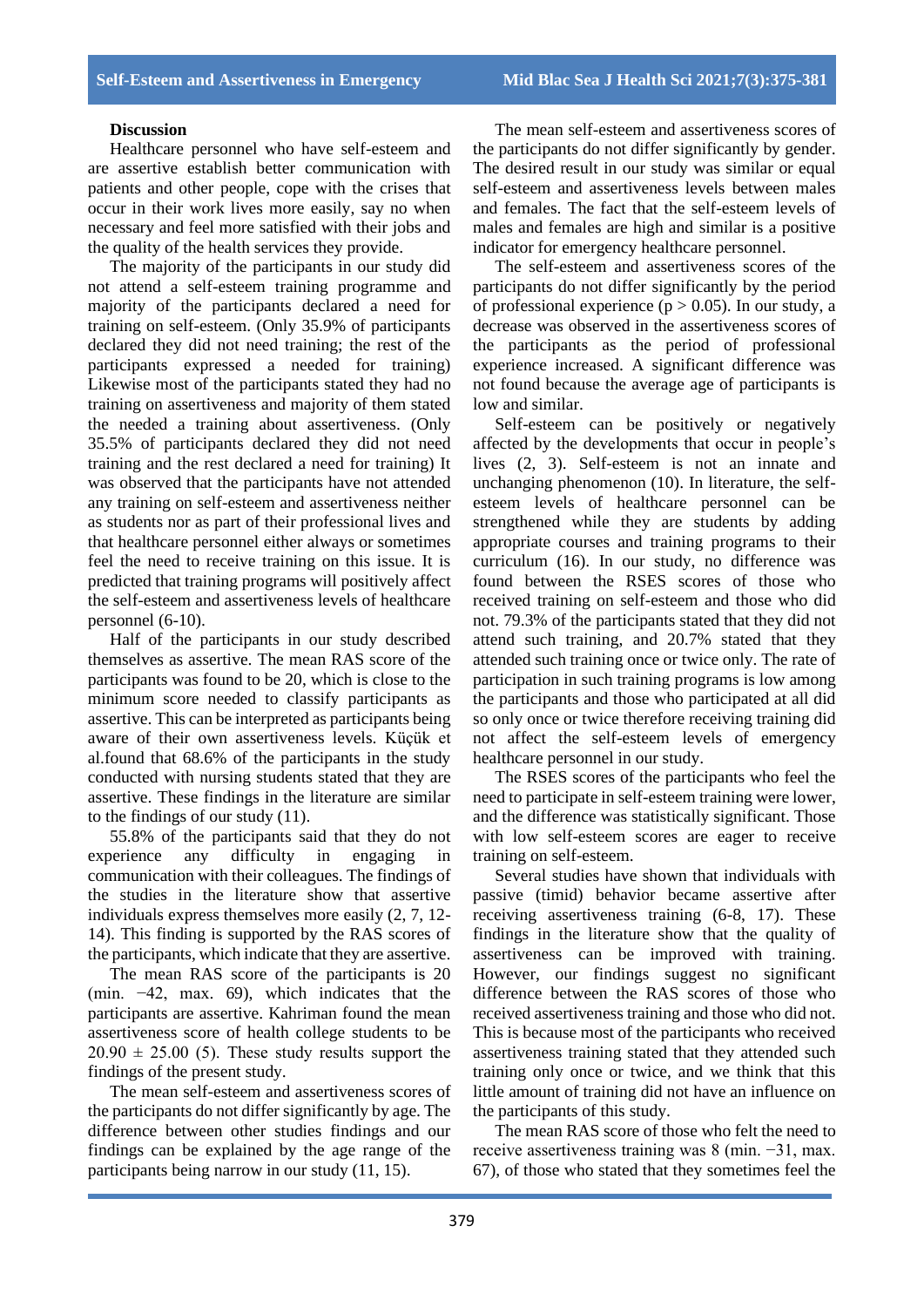need to participate in such training was 17 (min. −42, max. 52) and of those who did not feel the need to participate in such training was 34 (min −23, max 69). There is a statistically significant difference between the groups in terms of RAS scores ( $p < 0.001$ ). This finding suggests that the participants are aware of their level of assertiveness. Training programs should be organized especially for those who do not feel assertive enough.

In our study we found that those who do not have difficulty expressing themselves exhibit more assertive behavior than others (4, 5, 13, 18, 19). It is easier for assertive people to say no, to make requests more confidently, to express their positive and negative feelings more comfortably and to initiate interpersonal communication more easily (7, 8). These findings in the literature support the findings of our study.

It was stated in relevant studies that as the selfesteem levels of healthcare personnel increase their levels of assertiveness increase. Further, as their levels of assertiveness increase, their levels of selfesteem increase (2, 5, 7, 16).

# **Limitations**

The limitations of our study are as follows: our study is conducted in a single center and this limits the generalizability of our results, we have only included health care personnel that works in emergency department and cannot compare our findings with personnel that works in other departments.

## **Conclusion**

In this study, we determined that the self-esteem and assertiveness levels of healthcare personnel working in the Emergency Clinic. We found that emergency department personnel had high levels of self-esteem and assertiveness and also married emergency healthcare personnel have higher levels of self-esteem.

Emergency healthcare personnel should be tested for self-esteem and assertiveness at regular intervals, and supportive training should be provided as needed.

**Ethics Committee Approval:** Ethics committee approval was received for this study from Ankara City Hospital Clinical Research Ethics Committee (4 June 2020).

**Peer-review:** Externally peer-reviewed.

## **Author Contributions:**

*Concept:* GKC, GPG, CY, SG *Design:* GKC, GPG, CY, SG; *Literature Search:* GKC, GPG, ÇY, SG; *Data Collection and/or Processing* -GKÇ, GPG, ÇY, SG; *Analysis and/or Interpretation* - GKC, GPG, CY, SG; Writing - GKC, GPG, CY, SG.

**Conflict of Interest:** No conflict of interest was declared by the authors.

**Financial Disclosure:** The authors declared that this study hasn't received no financial support.

## **References**

- 1. Kimter N. Self-Esteem and religion. Istanbul: Criterion publications; 2012. p. 12-46.
- 2. Ilhan N, Sukut O, Akhan LU, Batmaz M. The effect of nurse education on the self-esteem and assertiveness of nursing students: A four-year longitudinal study. Nurse Educ Today. 2016;39:72-8.
- 3. Pizirtzidou E. The concept of self-esteem in nursing education and its impact on professional behaviour. International Journal of Caring Sciences. 2014;7(1):6.
- 4. Dincyurek S, Caglar M, Birol C. Assertiveness and focus of control level: impacts to the future. Hacettepe Univesity Journal of Education. 2010;39:142-50.
- 5. Kahriman I. Investigation of self-esteem and assertiveness levels of Black Sea Technical University Trabzon Health High School students in terms of variables. Journal of the Cumhuriyet University School of Nursing. 2005;9(1):24-32.
- 6. Adana F. The effect of assertiveness education on the assertiveness level and self-concept of high school students. Journal of Istanbul University Florence Nightingale School of Nursing. 2006;14(56):79-95
- 7. Efe SY. Assertiveness in Nursing. Journal of Ataturk University School of Nursing, 2007;10(3):69-75.
- 8. Cevik S. Assertiveness and woman. Maltepe University Journal of Nursing Science and Art. 2011;4(1):141-7.